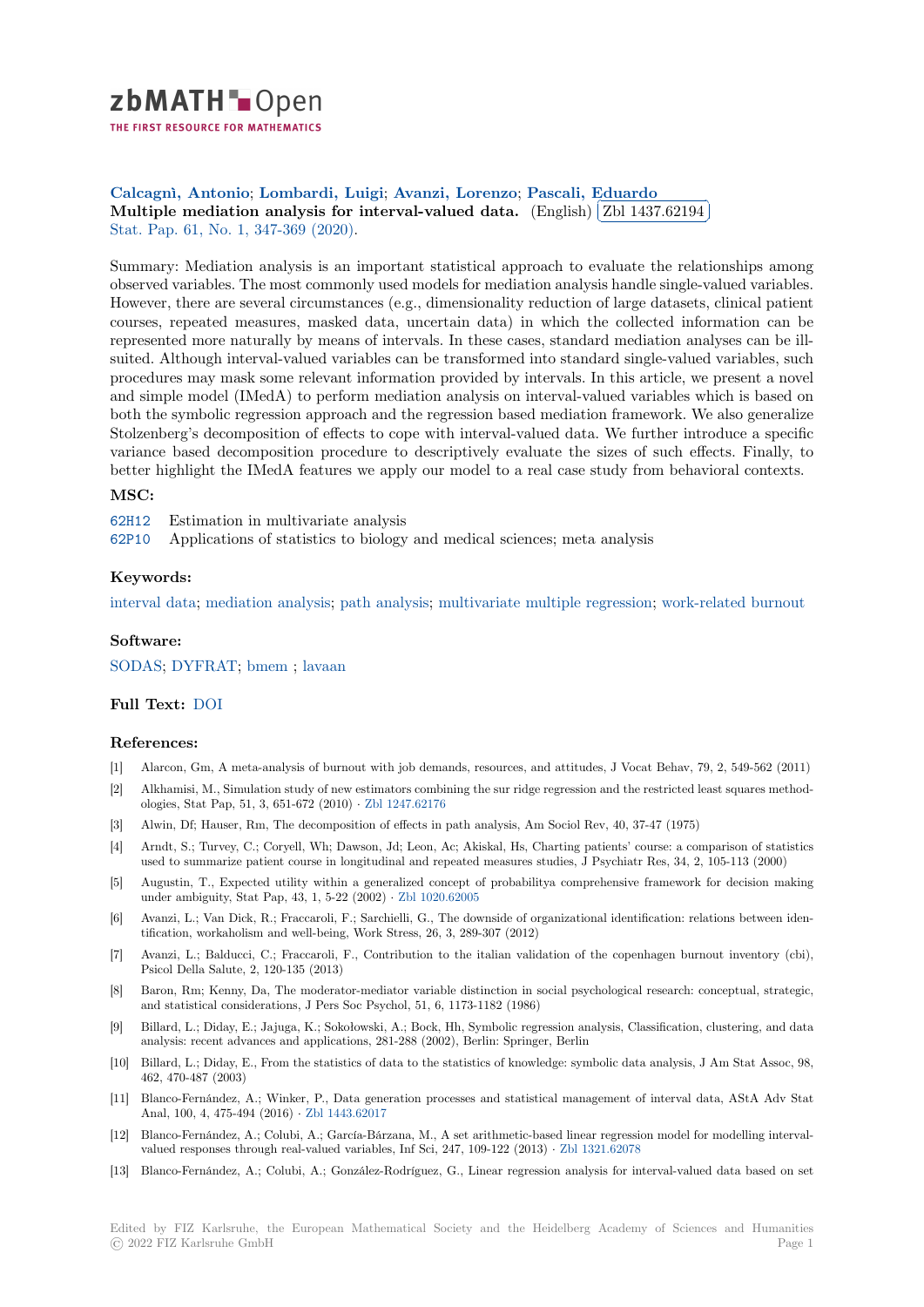arithmetic: a review, Towards advanced data analysis by combining soft computing and statistics, 19-31 (2013), Berlin: Springer, Berlin *·* Zbl 1348.62191

- [14] Bliese, Pd; Castro, Ca, Role clarity, work overload and organizational support: multilevel evidence of the importance of support, Work Stress, 14, 1, 65-73 (2000)
- [15] Bollen, Ka; Stine, R., Direct and indirect effects: classical and bootstrap estimates of variability, Sociol Methodol, 20, 1, 15-140 (1990)
- [16] Caffo, B.; Chen, S.; Stewart, W.; Bolla, K.; Yousem, D.; Davatzikos, C.; Schwartz, Bs, Are brain volumes based on magnetic resonance imaging mediators of the associations of cumulative lead dose with cognitive function?, Am J Epidemiol, 167, 4, 429-437 (2008)
- [17] Calcagnì, A.; Lombardi, L., Dynamic fuzzy rating tracker (dyfrat): a novel methodology for modeling real-time dynamic cognitive processes in rating scales, Appl Soft Comput, 24, 948-961 (2014)
- [18] Calcagnì, Antonio; Lombardi, Luigi; Sulpizio, Simone, Analyzing spatial data from mouse tracker methodology: An entropic approach, Behavior Research Methods, 49, 6, 2012-2030 (2017)
- [19] Carpita, M.; Ciavolino, E., A generalized maximum entropy estimator to simple linear measurement error model with a composite indicator, Adv Data Anal Classif, 11, 1, 139-158 (2017) *·* Zbl 07061443
- [20] Choi, Jin-Young; Lee, Myoung-Jae, Regression discontinuity: review with extensions, Statistical Papers, 58, 4, 1217-1246 (2016) *·* Zbl 1382.62015
- [21] Claessens, Bj; Van Eerde, W.; Rutte, Cg; Roe, Ra, Planning behavior and perceived control of time at work, J Organ Behav, 25, 8, 937-950 (2004)
- [22] Couso, I.; Dubois, D., Statistical reasoning with set-valued information: Ontic vs. epistemic views, Int J Approx Reason, 55, 7, 1502-[1518 \(2014\)](https://zbmath.org/1382.62015) *·* Zbl 1407.62032
- [23] Diday, E.; Noirhomme-Fraiture, M., Symbolic data analysis and the SODAS software (2008), New York: Wiley, New York *·* Zbl 1275.62029
- [24] Edwards, Ja; Webster, S.; Van Laar, D.; Easton, S., Psychometric analysis of the uk health and safety executive's management standards work-relate[d stress indicato](https://zbmath.org/1407.62032)r tool, Work Stress, 22, 2, 96-107 (2008)
- [25] Edwards, Jr; Lambert, Ls, Methods for integrating moderation and mediation: a general analytical framework using moderated [path analysis, P](https://zbmath.org/1275.62029)sychol Methods, 12, 1, 1-22 (2007)
- [26] Everitt, B., The analysis of repeated measures: a practical review with examples, Stat, 44, 1, 113-135 (1995)
- [27] Fairchild, Aj; Mackinnon, Dp; Taborga, Mp; Taylor, Ab, R2 effect-size measures for mediation analysis, Behav Res Methods, 41, 2, 486-498 (2009)
- [28] Fields, Gs, Accounting for income inequality and its change: a new method, with application to the distribution of earnings in the united states, Res Labor Econ, 22, 1-38 (2003)
- [29] Fishburn, Pc, Interval representations for interval orders and semiorders, J Math Psychol, 10, 1, 91-105 (1973) *·* Zbl 0264.06003
- [30] Fisher, Cd; To, Ml, Using experience sampling methodology in organizational behavior, J Organ Behav, 33, 7, 865-877 (2012)
- [31] Frison, L.; Pocock, Sj, Repeated measures in clinical trials: analysis using mean summary statistics and its implications for design, Stat Med, 11, 13, 1685-1704 (1992)
- [32] Gómez, G.; Calle, Ml; Oller, R., Frequentist and bayesian approaches for interval-censored data, Stat Pap, [45, 2, 139-173](https://zbmath.org/0264.06003) (2004) *·* Zbl 1052.62096
- [33] Halff, Hm; Ortony, A.; Anderson, Rc, A context-sensitive representation of word meanings, Memory Cogn, 4, 4, 378-383 (1976)
- [34] Hayes, Af; Preacher, Kj, Quantifying and testing indirect effects in simple mediation models when the constituent paths are nonlinear, Multivar Behav Res, 45, 4, 627-660 (2010)
- [35] Imai, K.[; Van Dyk, Da,](https://zbmath.org/1052.62096) Causal inference with general treatment regimes, J Am Stat Assoc, 99, 467, 854-866 (2004) *·* Zbl 1117.62361
- [36] Imai, K.; Keele, L.; Yamamoto, T., Identification, inference and sensitivity analysis for causal mediation effects, Stat Sci, 25, 1, 51-71 (2010) *·* Zbl 1328.62478
- [37] Johnson, A.; Mulder, B.; Sijbinga, A.; Hulsebos, L., Action as a window to perception: measuring attention with m[ouse](https://zbmath.org/1117.62361) [movements](https://zbmath.org/1117.62361), Appl Cogn Psychol, 26, 5, 802-809 (2012)
- [38] Judd, Cm; Kenny, Da, Process analysis estimating mediation in treatment evaluations, Eval Rev, 5, 5, 602-619 (1981)
- [39] Kiers, Ha, Settin[g up alternating](https://zbmath.org/1328.62478) least squares and iterative majorization algorithms for solving various matrix optimization problems, Comput Stat Data Anal, 41, 1, 157-170 (2002) *·* Zbl 1018.65074
- [40] Kim, H.; Park, H., Sparse non-negative matrix factorizations via alternating non-negativity-constrained least squares for microarray data analysis, Bioinformatics, 23, 12, 1495-1502 (2007)
- [41] Kristal, Ar; Glanz, K.; Tilley, Bc; Li, S., Mediating factors in dietary change: understanding the impact of a worksite nutrition intervention, Health Educ Behav, 27, 1, 112-125 (2000)
- [42] Kristensen, Ts; Borritz, M.; Villadsen, E.; Christensen, Kb, The copenhagen burnout inventory: a new tool for the assessment of burnout, Work Stress, 19, 3, 192-207 (2005)
- [43] Lima Neto, Eda; De Carvalho, Fda, Centre and range method for fitting a linear regression model to symbolic interval data, Comput Stat Data Anal, 52, 3, 1500-1515 (2008) *·* Zbl 1452.62493
- [44] Lima Neto, Eda; De Carvalho, Fda, Constrained linear regression models for symbolic interval-valued variables, Comput Stat